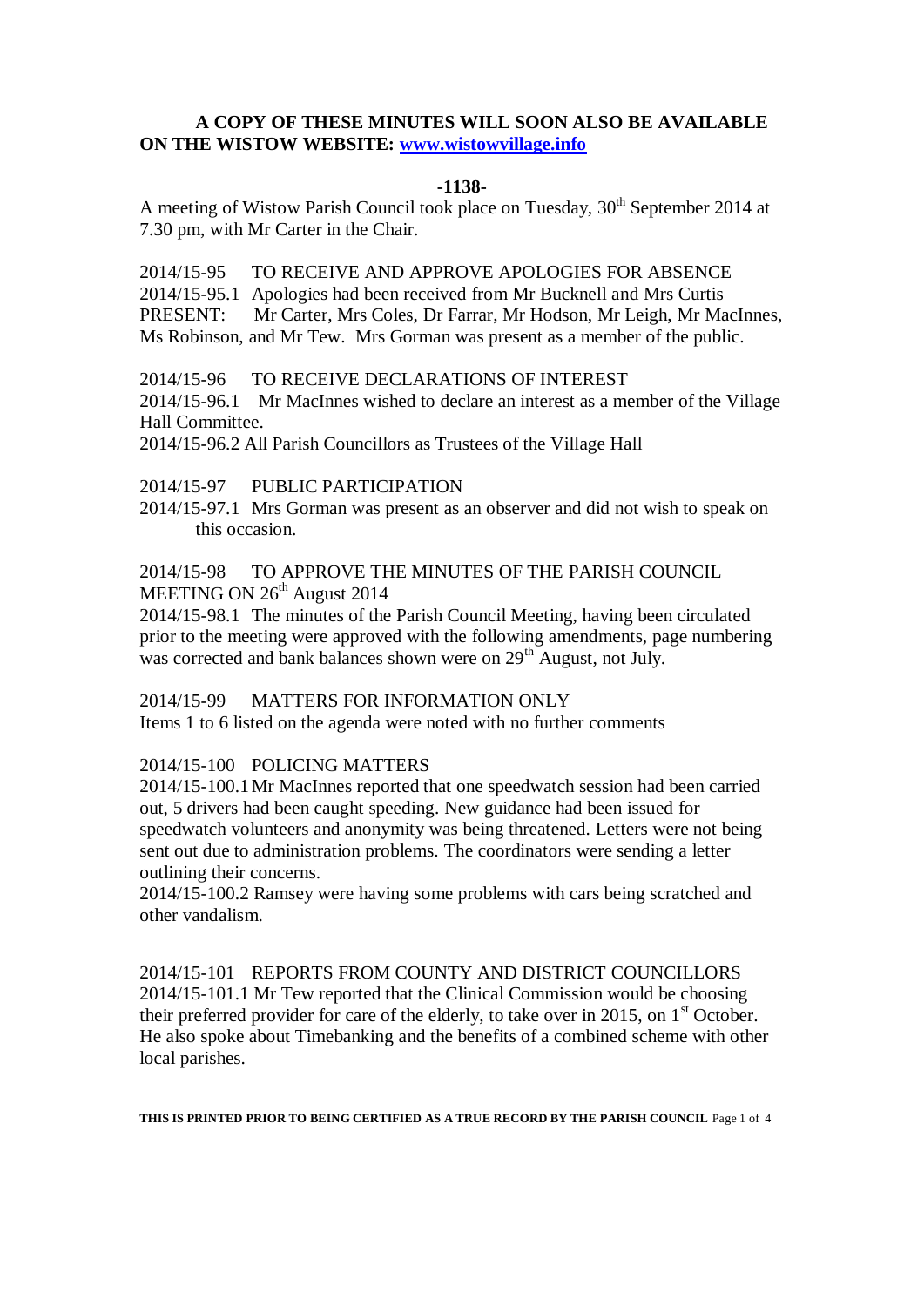### 2014/15-102 FINANCE

a) to approve the financial statement and cashflow prediction for 2014/15 2014/15-102.1This had been circulated to Councillors present prior to the meeting and was unanimously agreed.

b) to approve payment of outstanding amounts :

| Parrot Print – Warbler              | £45.00  |
|-------------------------------------|---------|
| Zen Internet                        | £69.44  |
| Cambridge Water, cemetery standpipe | £19.31  |
| $CAPALC - training$                 | £200.00 |
| Douglas Tonks, quarterly salary     | £792.78 |
| Came & Co, Insurance                | £779.55 |

The amounts above were approved and cheques signed with the exception of CAPALC where the invoice was still awaited.

c) The change of signatures had now been confirmed on the Barclays account d) A proposed budget had been circulated for 2015/16 and initial discussions took place to set the precept for next year. This will be given further thought and a decision made at the next meeting

## 2014/15-103 CORRESPONDENCE

2014/15-103.1It was agreed to donate £50 to CAB

2014/15-103.4 The response to the flyer had been poor, Dr Farrar would ask those whose email he has if he can set them up for the email update. Mr Hodson would be setting up the Facebook page.

2014/15-103.5 Not everyone is receiving the Informer, but it was agreed to send in the meeting dates.

2014/15-103.6 It was agreed to respond favourable to Mr Reeves regarding a combined Timebanking scheme. Mr Tew explained that an hour is equal, no matter what task is carried out. There were concerns about quality and security but it was explained that the administrator would have overall responsibility.

2014/15-103.7 No one was available for the Flood Forum on  $19^{th}$  November. Mr Tew explained that Kings Ripton had experienced problems with the overflow from Alconbury and asked if Wistow had been affected. It had not.

2014/15-103.8 Information had been received from HDC regarding the listing of the barn at Rooks Grove Farm Barn.

# 2014/15-104 TO CONSIDER ANY PLANNING APPLICATIONS RECEIVED 2014/15-104.1None received.

## 2014/15-105 HIGHWAY WARDEN'S REPORT

2014/15-105.1Still waiting for information from National Grid..

2014/15-105.2 It had been confirmed that The Grove had been adopted.

2014/15-105.3 White lines opposite the Pub and at the Toll would be assessed.

2014/15-105.4The Highway Warden Scheme no longer exists and it was suggested that Mr Leigh contact Mr Middleton from Highways to walk round the village and discuss any issues. He would also raise pollarding on Mill Road.

**THIS IS PRINTED PRIOR TO BEING CERTIFIED AS A TRUE RECORD BY THE PARISH COUNCIL** Page 2 of 4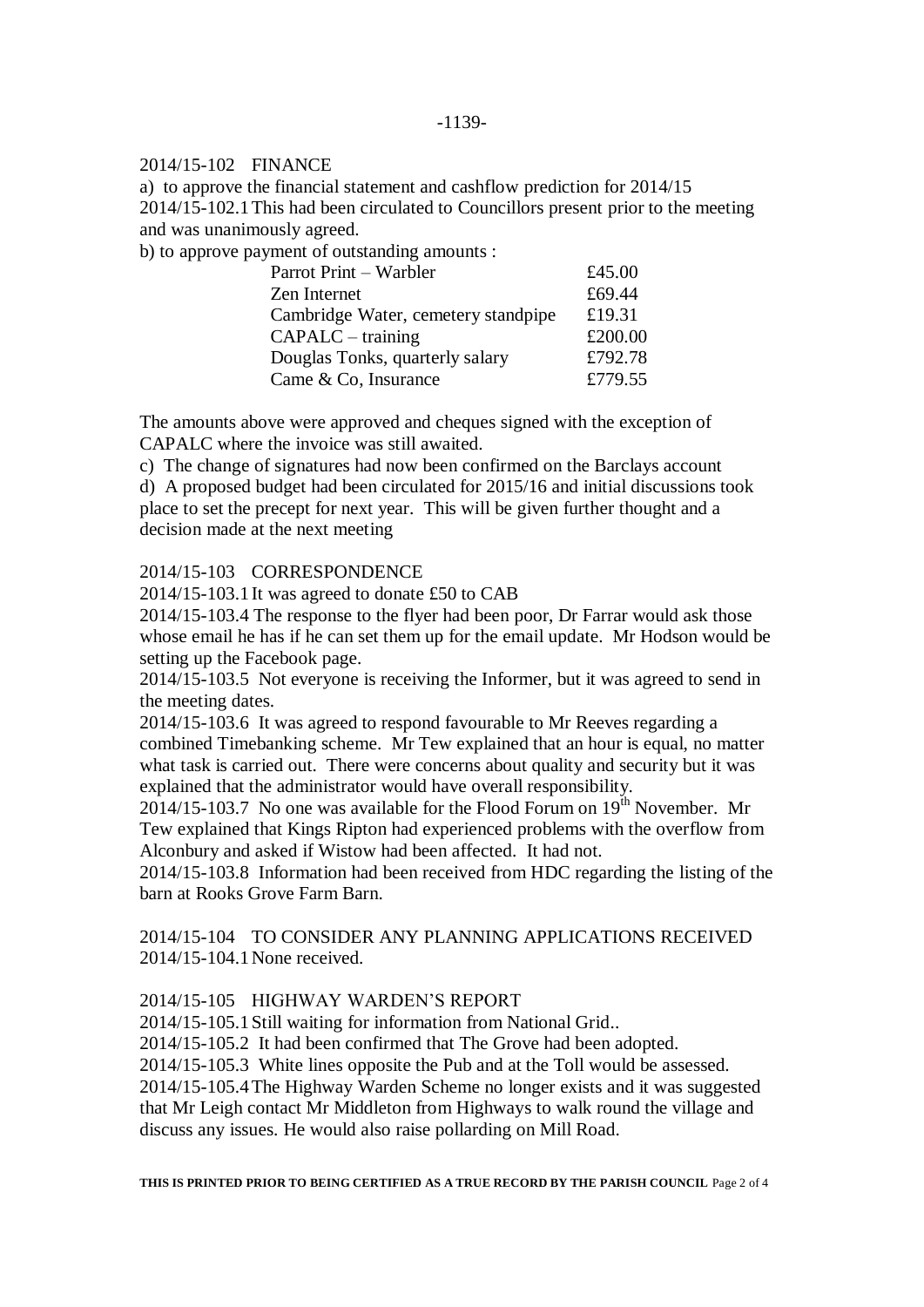#### -1140-

### 2014/15-106 MAINTENANCE ISSUES

2014/15-106.1 Mr Elmore had quoted to apply preservative to the 'new' equipment at the Playground and would be asked to proceed. Mr Carter and Mr MacInnes would meet at 10 am on the following Saturday to repair planks on the aerial runway. It was agreed to ask Mr Burton to cut the playground hedge, trim the allotment hedge and supply topsoil into the eroded areas in front of the goal nets. He could proceed if his quote was no more than £500 for all three jobs. Mr Hodson and Mr MacInnes would seed the topsoil once delivered. Mr Bish and Mr Harding had requested larger 'No Dogs' signs at the playground but it was decided that these would be no more of a deterrent.

2014/15-106.2 Mr Hodson's reports for August and September were outstanding, Mr Carter is on the rota for October.

2014/15-106.3 Ms Robinson had approached a number of companies to quote for the grass cutting contract for 2015/16 and beyond. It was agreed to instruct R J Warren for one year, with the option to continue subject to satisfaction.

2014/15-106.4 Nothing had been received by the Clerk to invite orders for trees. Dr Farrar would look into this and attempt to place an order for hedging to fill out the allotment hedge. No cost should be incurred.

2014/15-106.5 No further news on the removal of PC1. There are other issues with streetlights being permanently on. The Clerk is trying to get these fixed.

Mr Carter left the meeting at 8.20 due to a family emergency.

### 2014/15-107 ADMINISTRATION ISSUES

2014/15-107.1It was agreed to renew our insurance as contracted with Came & Co at a cost of £779.55.

2014/15-107.2It was agreed to book New Clerk's Training for Ms Robinson in November at a cost of £200. It was also agreed to budget £350 for Councillor training next year and to purchase a laptap for the Clerk's use at a cost of £350 from PC Ok in Ramsey.

2014/15-107.3 It was agreed to invoice allotment holders with no further increase.

## 2014/15-108 PARISH PLAN ACTION PLAN WORKING PARTIES FEEDBACK AND UPDATE

a) Litter – Mr MacInnes, tyres on the Broughton Road, in Broughton Parish

b) Countryside – Mr Hodson, - All fields were now cultivated and footpaths

reinstated, field edges had also been cut. The slug pellet problem had been caused by an overspill which has been removed, it was located 12m into the field.

Mr Hodson would attend the CST Networking meeting on Wednesday 29<sup>th</sup> October CST Gully Cleaning programme had been published. Verges and hedges are untidy and it was discussed whose responsibility these were. Mr Leigh would add this to his list of items to be discussed with Mr Middleton from Highways.

c) Village Hall, Mr MacInnes, Cricket on  $20<sup>th</sup>$  September had been successful but not so well supported. There had been a meeting of the Building Committee but neither Mr Carter or Mr Bucknell were present to report back.

**THIS IS PRINTED PRIOR TO BEING CERTIFIED AS A TRUE RECORD BY THE PARISH COUNCIL** Page 3 of 4